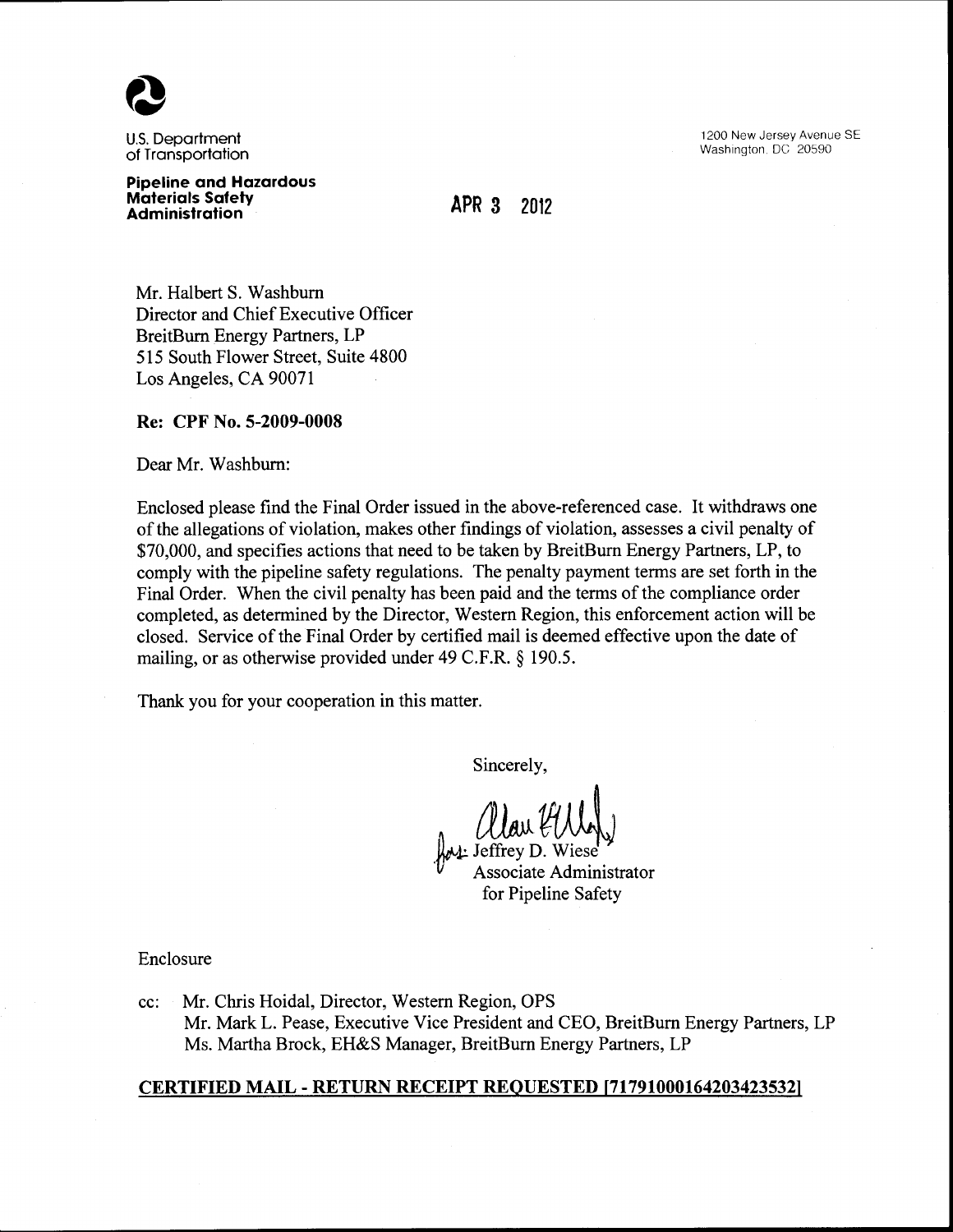# U.S. **DEPARTMENT OF TRANSPORTATION PIPELINE AND HAZARDOUS MATERIALS SAFETY ADMINISTRATION OFFICE OF PIPELINE SAFETY WASHINGTON, D.C. 20590**

) ) ) ) ) )

**In the Matter of** 

**BreitBurn Energy Partners, LP,** 

--------------------------- )

**Respondent.** 

**CPF No. 5-2009-0008** 

## **FINAL ORDER**

On June 18 and 19, 2008, pursuant to 49 U.S.C. § 60117, a representative of the Pipeline and Hazardous Materials Safety Administration (PHMSA), Office of Pipeline Safety (OPS), conducted an on-site pipeline safety inspection of the facilities and records of BreitBurn Energy Partners, LP (BreitBurn or Respondent), for its Pico natural gas gathering line in Los Angeles, California. BreitBurn is an independent oil and gas limited partnership engaged in the development of oil and gas assets in several states, including California, Wyoming, Florida, Michigan, Indiana and Kentucky.<sup>1</sup> The Pico pipeline is approximately six miles long and lies entirely within a populated High Consequence Area.<sup>2</sup>

As a result of the inspection, the Director, Western Region, OPS (Director), issued to BreitBurn Energy Corporation, an affiliate of Respondent, by letter dated January 8, 2009, a Notice of Probable Violation, Proposed Civil Penalty, and Proposed Compliance Order (Notice). In accordance with 49 C.F.R. § 190.207, the Notice proposed finding that BreitBurn had violated 49 C.F.R. §§ 192.625, 192.706 and 192.745 and proposed assessing a civil penalty of \$98,800 for the alleged violations. The Notice also proposed ordering Respondent to take certain measures to correct the alleged violations.

BreitBurn responded to the Notice by letter dated July 30, 2009 (Response) and submitted additional information by email on August 27, 2009, and in April - May  $2011$ .<sup>3</sup> The company contested the allegations, offered additional information in response to the Notice, and requested that the proposed civil penalty be reduced or eliminated. Respondent did not request a hearing and therefore has waived its right to one.

<sup>3</sup> On file with PHMSA.

http://www.breitburn.com/ (last accessed 3/9/12).

<sup>2</sup>*See* 49 C.F.R. § 192.903.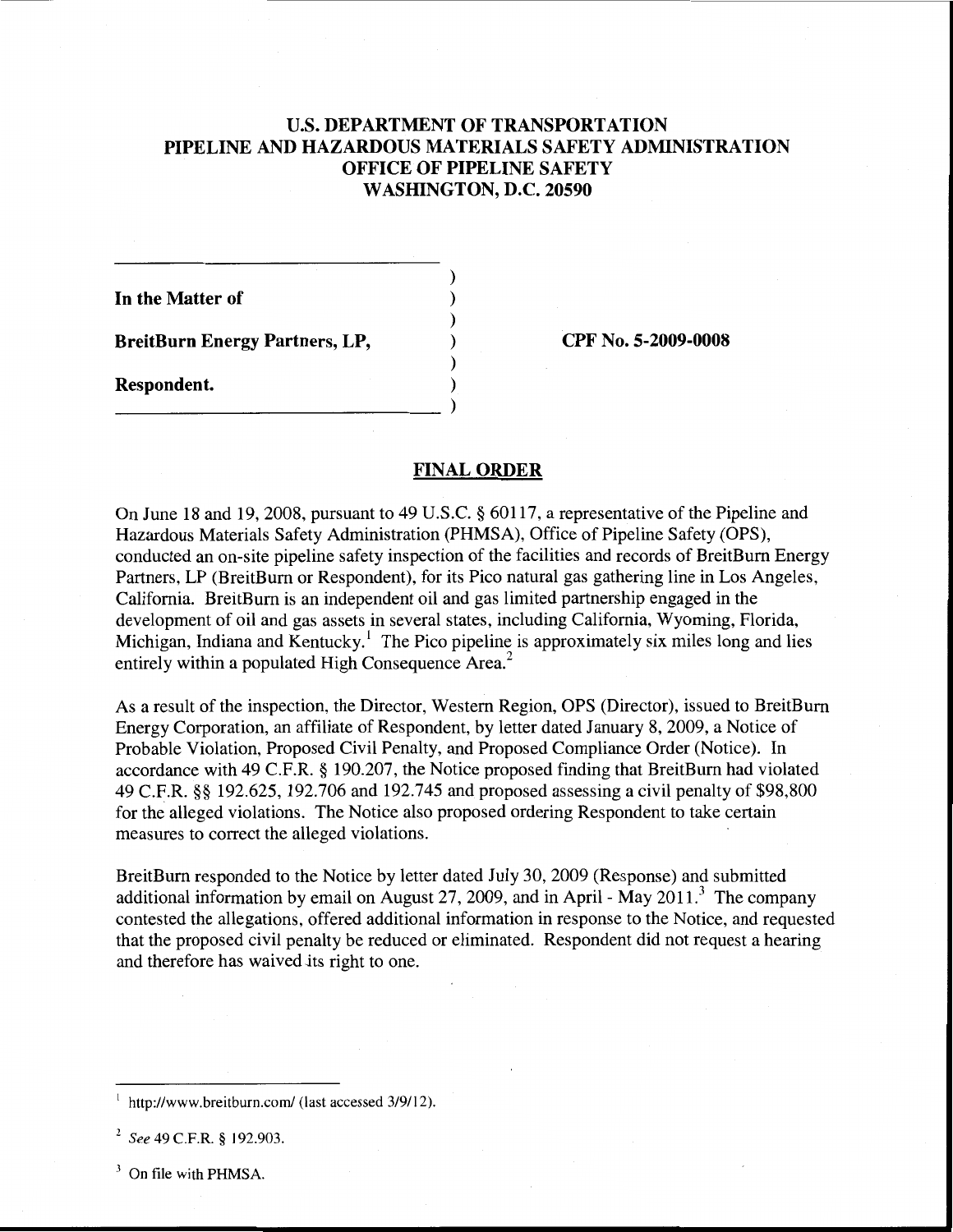## **FINDINGS OF VIOLATION**

The Notice alleged that Respondent violated 49 C.F.R. Part 192, as follows:

**Item 1:** The Notice alleged that Respondent violated 49 C.F.R. § 192.625(f), which states:

#### § **192.625 Odorization of gas.**

(a) A combustible gas in a distribution line must contain a natural odorant or be odorized so that at a concentration in air of one-fifth of the lower explosive limit, the gas is readily detectable by a person with a normal sense of smell.

(b) After December 31, 1976, a combustible gas in a transmission line in a Class 3 or Class 4 location must comply with the requirements of paragraph (a) of this section unless:....

 $(c)$  ....

(f) To assure the proper concentration of odorant in accordance with this section, each operator must conduct periodic sampling of combustible gases using an instrument capable of determining the percentage of gas in air at which the odor becomes readily detectable ....

The Notice alleged that BreitBurn violated 49 C.F.R. § 192.625(f) by failing to confirm that the odorant in its distribution line had the proper concentration by conducting periodic sampling of combustible gases using an instrument capable of determining the percentage of gas in air at which the odor becomes readily detectable.

In its Response, BreitBurn argued that the pipeline was exempt from § 192.625 because it was a Type B gathering line.<sup>4</sup> Regulated gathering lines are classified as either Type A or Type B by 49 CFR § 192.8(b). Type A gathering lines must comply with most requirements of Part 192 that apply to transmission lines, including  $\S$  192.625(f), while Type B lines are subject only to the six requirements of§ 192.9(d). BreitBum stated that the line qualified as a Type **B** gathering line under § 192.8(b) because it was operated at less than 20% of the line's specified minimum yield strength (SMYS). BreitBum argued that the pipeline was therefore only subject to the limited requirements of § 192.9(d), and did not need to comply with § 192.625.<sup>6</sup>

Type A lines include those that are "metallic and the [maximum allowable operating pressure] (MAOP) produces a hoop stress of 20 percent or more of SMYS" and that are located in a Class 2, 3, or 4location. Type B lines include those which are "metallic and the MAOP produces a hoop stress of less than 20 percent of SMYS,"<sup>7</sup> and are commonly referred to as "low-stress" lines. The classification of an onshore gathering line is therefore determined by its maximum *allowable* operating pressure, not its actual operating pressure. BreitBum stated that the Pico line operated at less than 20% SMYS, but did not offer any proof that the line qualified as a lowstress line.

- 6 Response at 2.
- $7$  49 CFR § 192.8(b).

<sup>4</sup> Response at l.

*<sup>5</sup>*49 CFR § 192.9(c).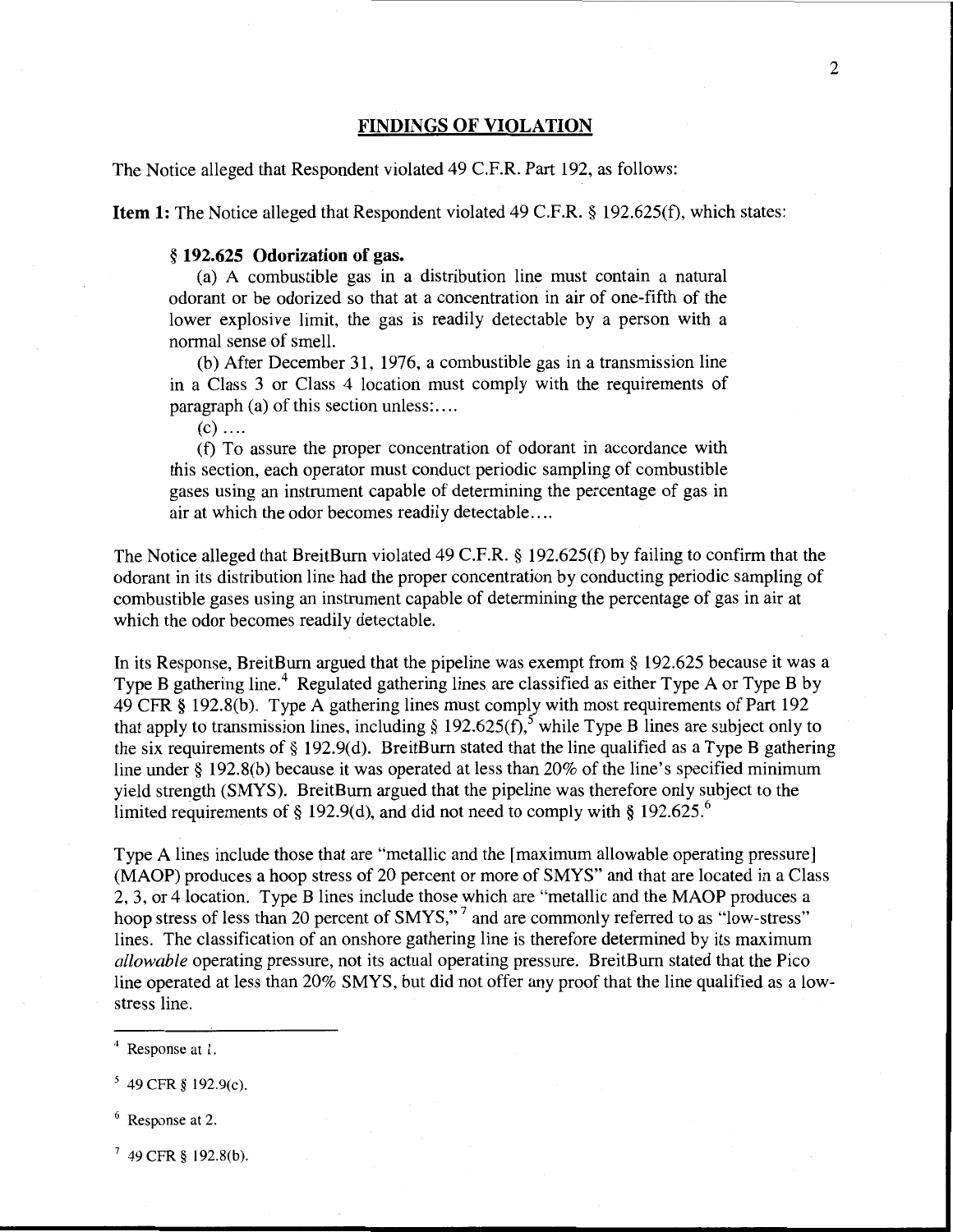In fact, it appears that prior to this proceeding, BreitBurn had never accurately determined the SMYS of the Pica line. The SMYS of a steel pipe is defined as the manufacturer's specification, or if the manufacturer's specification is not known, it is determined in accordance with § 192.107(b).<sup>8</sup> If the tensile properties of pipe are unknown, § 192.107(b)(1) requires that the pipe be tensile tested in accordance with Part 192, Appendix B, Section li-D, to calculate SMYS. The Pico gas gathering line consists of segments of pipe with three different diameters  $(4, 6,$  and 12 inches).<sup>9</sup> BreitBurn did not have a record of the manufacturer's specifications of the yield strength and wall thickness of the 12-inch diameter pipe used in one segment of the pipeline.

To determine the yield strength of the pipe, BreitBurn extracted one sample of pipe for metallurgical testing,  $10$  but Appendix B required the company to take multiple samples. PHMSA estimates that there are approximately 150 lengths of 12-inch diameter pipe, so Appendix B would require sampling of *at least* 20 lengths to determine the yield strength. Because such testing had not been conducted, the default SMYS for this pipeline, in accordance with § 192.107(b)(2), was 24,000 psi.

In addition to knowing the SMYS, an operator must know the hoop stress produced by the MAOP to determine whether a gathering line is Type A or Type B. To calculate the hoop stress produced by the MAOP, the wall thickness of the pipe is needed, but BreitBurn did not have a record of the wall thickness of its 12-inch diameter pipe. If the wall thickness of a pipe is unknown, § 192.109 requires that the wall thickness of *at least* 10 lengths of pipe be measured at quarter points on one end.

BreitBurn extracted one sample to measure the wall thickness,  $\frac{11}{10}$  but this did not satisfy the regulatory requirement. Because the pipe's wall thickness was unknown, the hoop stress could not be calculated. It was therefore impossible to know whether the MAOP produced a hoop stress of less than 20% of SMYS. This pipeline is made of steel and is entirely within a class 4 location.<sup>12</sup> Therefore, the Pico pipeline would be considered a Type A gathering line, and would have to comply with all of Part 192 (other than§ 192.150 and Subpart 0), including the odorization requirements in§ 192.625.

However, this particular Type A gathering line transported gas to a gas dehydration plant which received gas without an odorant before May 5,  $1975<sup>13</sup>$  Therefore, the pipeline fell under the exemption in § 192.625(b)(2)(iii), and was not required to odorize its gas or assure the proper concentration of odorant. Accordingly, after considering all of the evidence, I find that

<sup>12</sup> A pipeline's class location is determined by the criteria in 49 CFR § 192.5. A class 4 location is defined as an area where buildings with four or more stories above ground are prevalent.

<sup>13</sup> Email from Alison Wong, BreitBurn, to Hossein Monfared, PHMSA (April 7, 2011) (on file with PHMSA).

<sup>8 49</sup> CFR § 192.3.

 $9$  Email from Alison Wong, BreitBurn, to Hossein Monfared, PHMSA (April 29, 2011) (on file with PHMSA).

<sup>&</sup>lt;sup>10</sup> Metallurgical Analysis of Gas Line Pipe Section (Butterfield Vault), Ref: BreitBurn Energy PO: 1001905, Kars' Advanced Materials, Inc., August 4, 2009, at I (on file with PHMSA).

<sup>&</sup>lt;sup>11</sup> Email from Alison Wong, BreitBurn, to Hossein Monfared, PHMSA (May 5, 2011) (on file with PHMSA).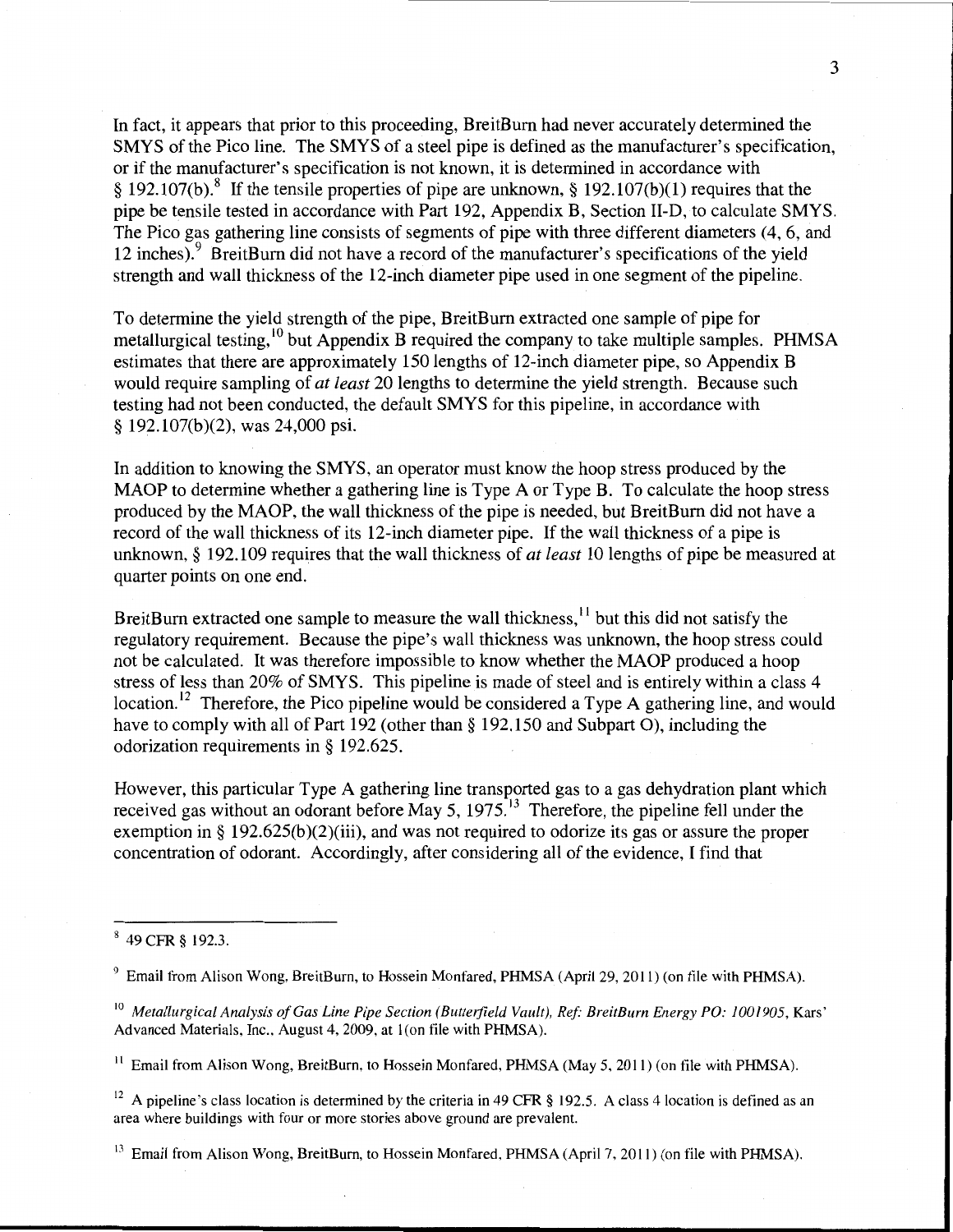BreitBurn did not violate § 192.625(f) because the pipeline was exempt from this requirement under § 192.625(b)(2)(iii). Based upon the foregoing, I hereby order that this Item be withdrawn.

**Item 2:** The Notice alleged that Respondent violated 49 C.F.R. § 192.706, which states in relevant part:

# § **192.706 Transmission lines: Leakage surveys.**

Leakage surveys of a transmission line must be conducted at intervals not exceeding 15 months, but at least once each calendar year. However, in the case of a transmission line which transports gas in conformity with § 192.625 without an odor or odorant, leakage surveys using leak detector equipment must be conducted—

 $(a)$  ....

(b) In Class 4 locations, at intervals not exceeding *4Y2* months, but at least four times each calendar year.

The Notice alleged that BreitBum violated 49 C.F.R. § 192.706 by failing to conduct leakage surveys on the Pico gathering line at the required intervals. Specifically, the Notice alleged that BreitBum failed to conduct any leakage surveys on the pipeline during the three years prior to the PHMSA inspection.

In its Response, BreitBum reiterated its claim that because the pipeline operated at less than 20% SMYS, it was a Type B gathering line exempt from this regulation. 14 As discussed in Item **1**  above, however, the Pico gas gathering line is a Type A gathering line as defined in§ 192.8(b), and therefore must comply with most of the regulations in Part 192, including§ 192.706. In addition, BreitBum claimed that even if the pipeline did need to comply with§ 192.706, it only needed to conduct annual, rather than quarterly, leakage surveys since the company odorized its gas. $15$ 

Respondent is correct that under the language of§ 192.706, it is only required to conduct annual leakage surveys, but it failed to perform even those. Accordingly, after considering all of the evidence, I find that Respondent violated 49 C.F.R. § 192.706 by failing to conduct any leakage surveys on the Pico gas gathering line during the three years prior to the PHMSA inspection.

**Item 3:** The Notice alleged that Respondent violated 49 C.F.R. § 192.745(a), which states:

#### § **192.745 Valve maintenance: Transmission lines.**

(a) Each transmission line valve that might be required during any emergency must be inspected and partially operated at intervals not exceeding 15 months, but at least once each calendar year.

The Notice alleged that BreitBum violated 49 C.F.R. § 192.745(a) by failing to inspect and partially operate each transmission line valve that might be required during any emergency at intervals not exceeding 15 months but at least once each calendar year. Specifically, it alleged that BreitBum failed to inspect the mainline block valves on its pipeline for the three years prior

 $14$  Response at 2.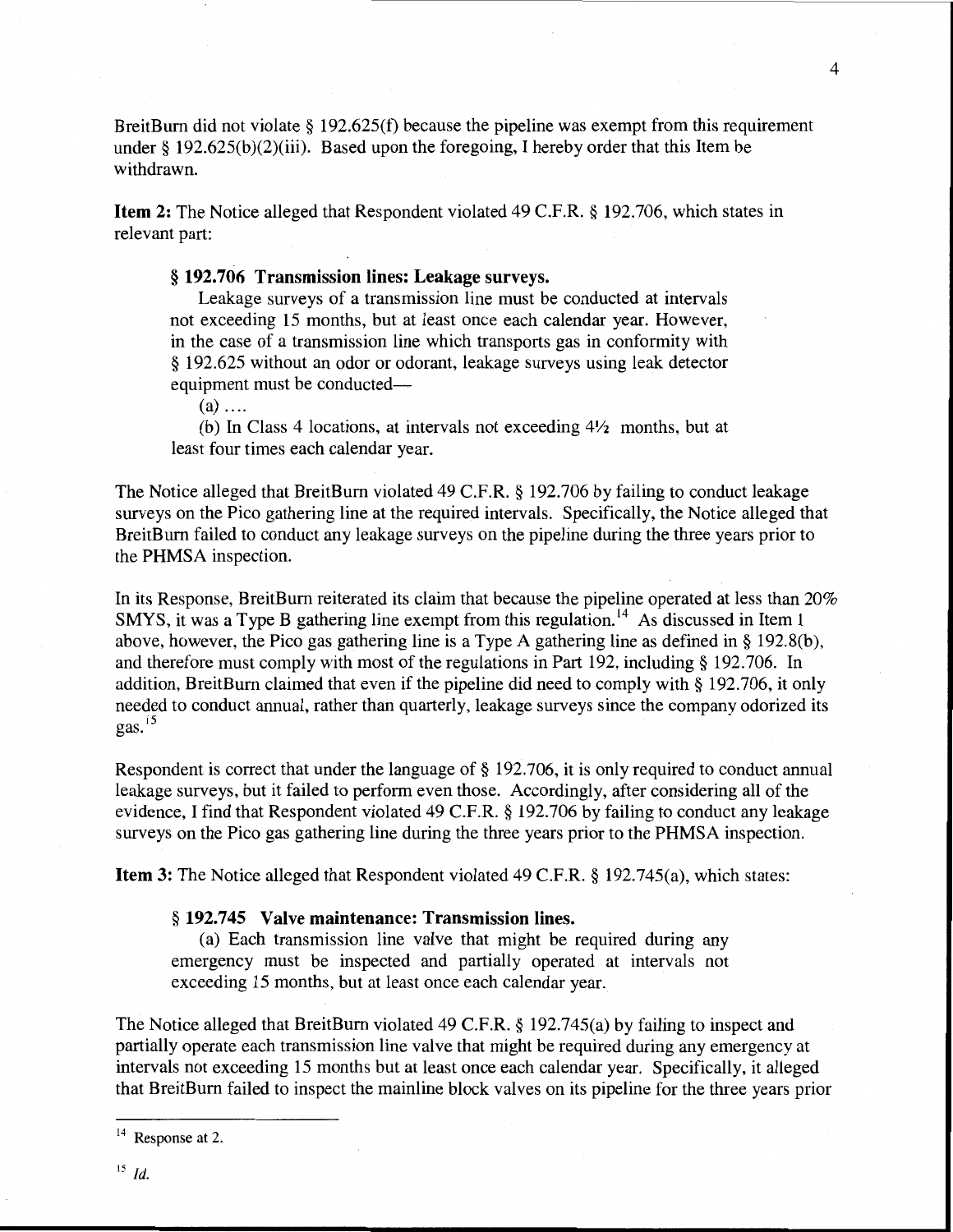to the PHMSA inspection. In its Response, BreitBum again contended that because the line operated at less than 20% SMYS, the pipeline only needed to comply with the six requirements of § 192.9(d), and not with this regulation.<sup>16</sup> BreitBurn did not offer any evidence to show that it had inspected and partially operated each valve.

As discussed above, however, the Pico gas gathering line is a Type A gathering line as defined in § 192.8(b), and therefore must comply with§ 192.745. Accordingly, after considering all of the evidence, I find that Respondent violated 49 C.F.R. § 192.745(a) by failing to inspect and partially operate each transmission line valve that might be required during any emergency at intervals not exceeding 15 months, but at least once each calendar year.

These findings of violation will be considered prior offenses in any subsequent enforcement action taken against Respondent.

## **ASSESSMENT OF PENALTY**

Under 49 U.S.C. § 60122, Respondent is subject to an administrative civil penalty not to exceed \$100,000 per violation for each day of the violation, up to a maximum of \$1,000,000 for any related series of violations. In determining the amount of a civil penalty under 49 U.S.C. § 60122 and 49 C.F.R. § 190.225, I must consider the following criteria: the nature, circumstances, and gravity of the violation, including adverse impact on the environment; the degree of Respondent's culpability; the history of Respondent's prior offenses; the Respondent's ability to pay the penalty and any effect that the penalty may have on its ability to continue doing business; and the good faith of Respondent in attempting to comply with the pipeline safety regulations. In addition, I may consider the economic benefit gained from the violation without any reduction because of subsequent damages, and such other matters as justice may require. The Notice proposed a total civil penalty of \$98,800 for the violations cited above.

**Item 1:** The Notice proposed a civil penalty of \$28,800 for Respondent's violation of 49 C.F.R. § 192.625(f), for failing to conduct periodic sampling of combustible gases using an instrument capable of determining the percentage of gas in air at which the odor becomes readily detectable. For the reasons discussed above, I found that the Pico gas gathering line is exempt from the requirements of§ 192.625. Based upon the foregoing, I withdraw the proposed penalty for violation of 49 C.F.R. § 192.625(f).

**Item 2:** The Notice proposed a civil penalty of \$35,000 for Respondent's violation of 49 C.F.R. § 192.706, for failing to conduct any leakage surveys on the Pico gas gathering line during the three years prior to the OPS inspection. Respondent is not exempt from this requirement, as discussed above. The prompt detection of leaks is critical for public safety in a high population area such as this. For this reason, leakage surveys must be done at least once a year, even when gas is odorized. Respondent did not present any evidence or argument for a reduction of the penalty. Accordingly, having reviewed the record and considered the assessment criteria, I assess Respondent a civil penalty of \$35,000 for violation of 49 C.F.R. § 192.706.

<sup>16</sup> Response at 3.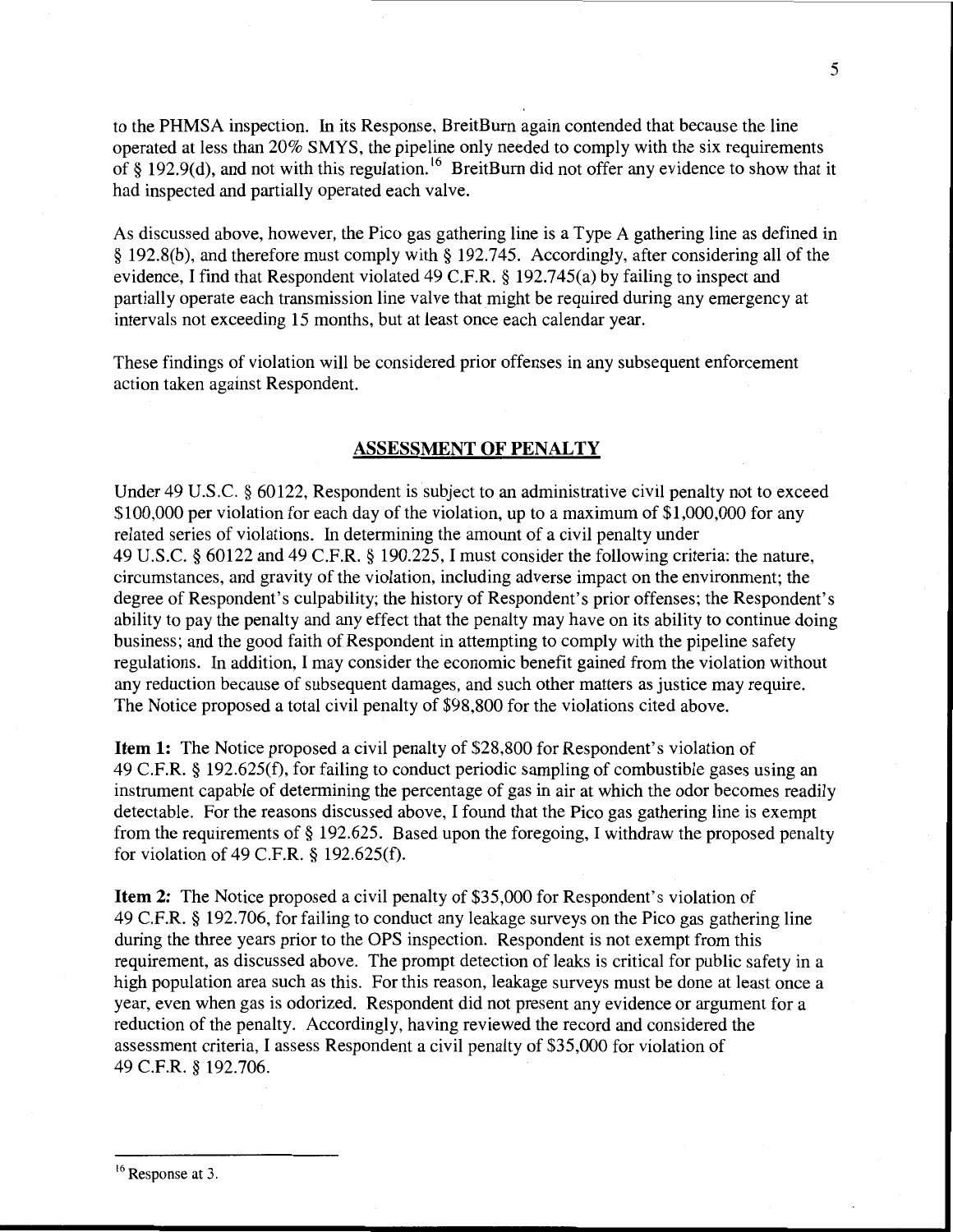**Item 3:** The Notice proposed a civil penalty of \$35,000 for Respondent's violation of 49 C.F.R. § 192.745(a), for failing to inspect and partially operate each transmission line valve that might be required during any emergency at intervals not exceeding 15 months, but at least once each calendar year. Respondent is not exempt from this requirement, as discussed above. Inspecting valves that might be needed in an emergency in a high population area is critical for public safety. Respondent did not present any evidence or argument for a reduction in the penalty. Accordingly, having reviewed the record and considered the assessment criteria, I assess Respondent a civil penalty of \$35,000 for violation of 49 C.P.R. § 192.745(a).

In summary, having reviewed the record and considered the assessment criteria for each of the Items cited above, I assess Respondent a total civil penalty of **\$70,000.** 

Payment of the civil penalty must be made within 20 days of service. Federal regulations (49 C.P.R.§ 89.21(b)(3)) require such payment to be made by wire transfer through the Federal Reserve Communications System (Fedwire), to the account of the U.S. Treasury. Detailed instructions are contained in the enclosure. Questions concerning wire transfers should be directed to: Financial Operations Division (AMZ-341), Federal Aviation Administration, Mike Monroney Aeronautical Center, P.O. Box 269039, Oklahoma City, Oklahoma 73125. The Financial Operations Division telephone number is (405) 954-8893.

Failure to pay the \$70,000 civil penalty will result in accrual of interest at the current annual rate in accordance with 31 U.S.C. § 3717, 31 C.F.R. § 901.9 and 49 C.F.R. § 89.23. Pursuant to those same authorities, a late penalty charge of six percent (6%) per annum will be charged if payment is not made within 110 days of service. Furthermore, failure to pay the civil penalty may result in referral of the matter to the Attorney General for appropriate action in a district court of the United States.

#### **COMPLIANCE ORDER**

The Notice proposed a compliance order with respect to Items 1, 2, and 3 in the Notice for violations of 49 C.P.R.§§ 192.625(f), 192.706, and 192.745(a), respectively. Under 49 U.S.C. § 60118(a), each person who engages in the transportation of gas or who owns or operates a pipeline facility is required to comply with the applicable safety standards established under chapter 601. As for Item **1,** I have withdrawn the allegation of violation so there is no need to include the proposed compliance terms for this Item in the Compliance Order. As for Items 2 and 3, pursuant to the authority of 49 U.S.C. § 60118(b) and 49 C.F.R. § 190.217, Respondent is ordered to take the following actions to ensure compliance with the pipeline safety regulations applicable to its operations:

> 1. With respect to the violation of§ 192.706 **(Item** 2), within 60 days of issuance of this Final Order, Respondent must conduct a leakage survey of the Pico gas gathering line and provide documentation to the Director. Additionally, BreitBurn must institute a tracking system to ensure that leakage surveys are conducted at least once each calendar year, but at intervals not exceeding 15 months, per the requirements of § 192.706.